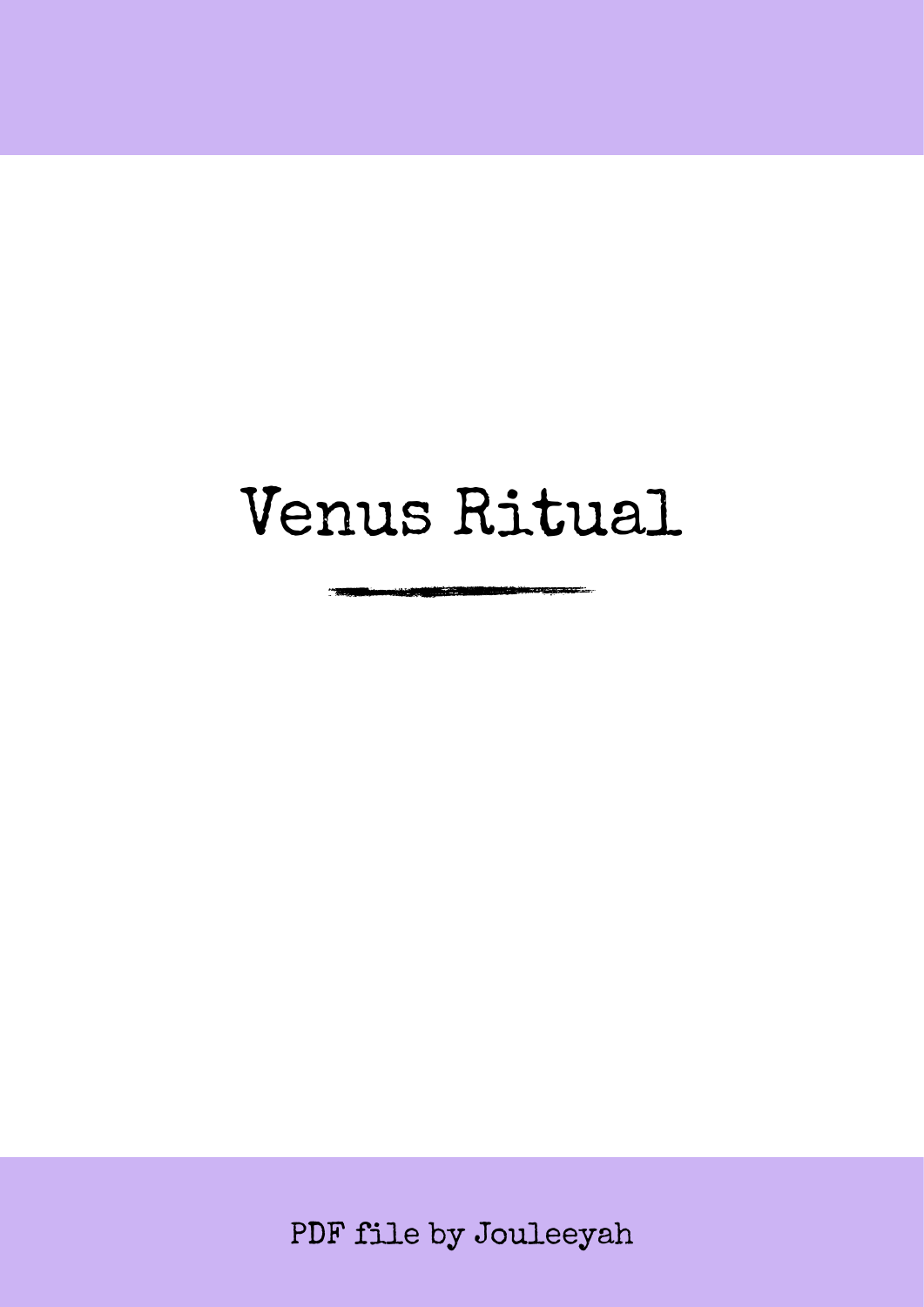## Hi there!

In this PDF file I am showing you how to do my Venus ritual (see video above) which helps you to heal the place in your life that needs the most tending to as part of the suppression of the Feminine which we are collectively suffering from.

You will learn to release your pain into the fire and build a conscious relationship with Goddess Lakshmi who represents Venus. And most importantly you will be able to invite new situations into your life that are more supportive of who you truly are.

It is recommendable to listen to my audios or to read the PDF first (see below). And then I invite you to watch the video where I guide you through each step of my Venus ritual.

I hope you find this PDF file helpful as a way to support yourself, and I send you much love.

Let me know if you have any questions. I always love hearing from you! You can contact me via email ([jouleeyah@gmail.com\)](mailto:jouleeyah@gmail.com) or [here.](https://jouleeyah.com/contact/)

Smiles, Jouleeyah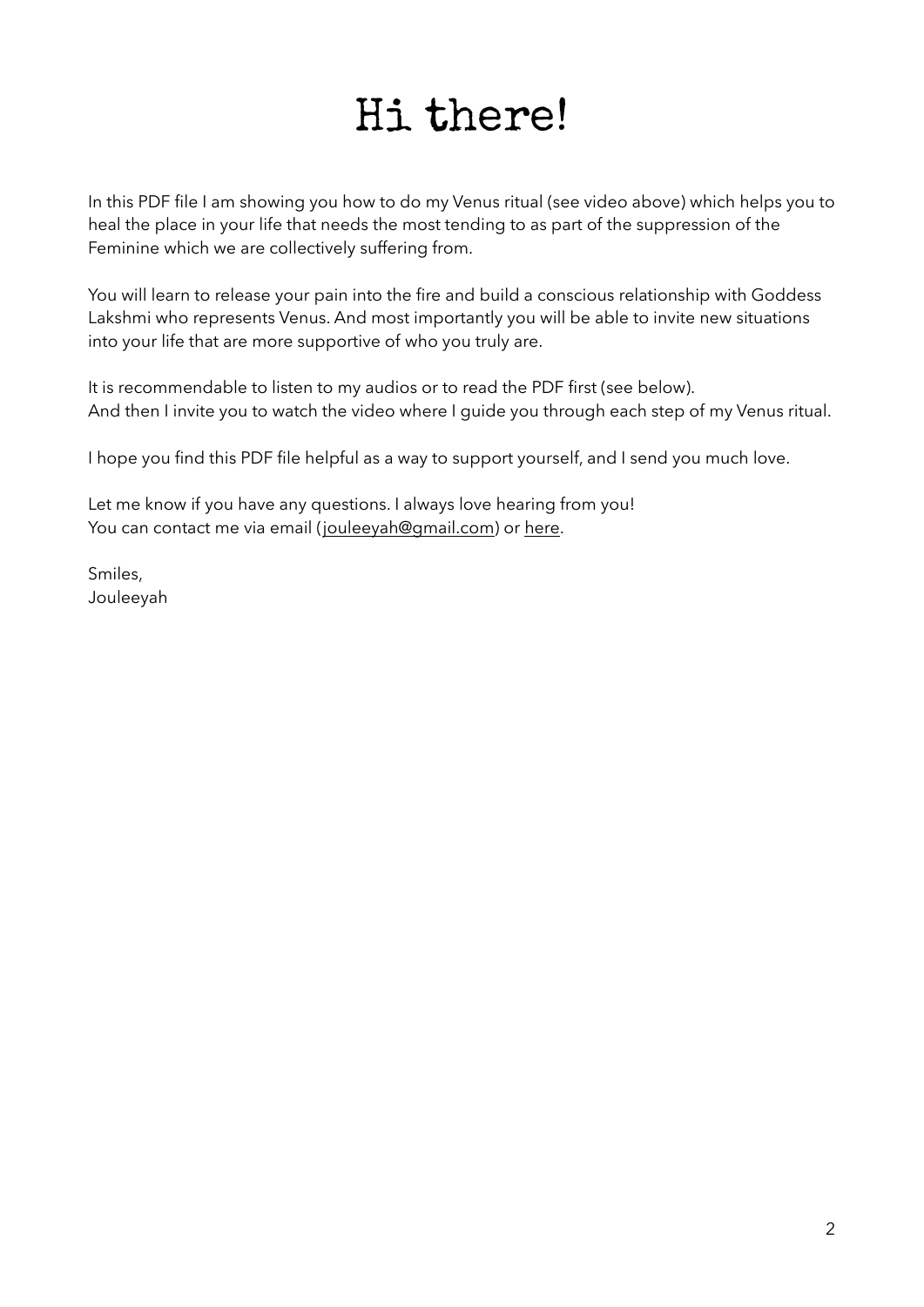# The story behind creating this ritual

I recently took several Astrology workshops to learn more about myself and the work that I am here to do. It wasn't that I didn't know any of that, it was more that there was a time in my 30-s when I was so confused about who I was and what the ding-dong I should be doing professionally that I bought a really big book about Astrology.

What I read there got me even more confused. And I noticed the other day that some of the sentences from that book were still making me feel uneasy about myself.

To make a long story short: I got all the answers I needed by taking these Astrology workshops. My guess is that the book I bought in my 30-s was using astrology in a very non-creative way. And I found out that you can indeed work with every aspect of your life/of your chart creatively and make things work (if you want to check out these Astrology workshops, too, go visit **[Chani Nicholas](https://chaninicholas.com/)** – her book and her workshops are brilliant. You would have to be willing to learn Astrology to a certain degree, though).

And this – using every aspect of your life creatively – is something I can relate to because what I observed when studying music at Jazz School in Zurich, Switzerland in my 20-s was that the most successful and fulfilled musicians weren't those that had the best equipment, but those who tried to make the best out of what they had.

And this is what I always aimed for with my challenges, too: that I focus on finding solutions as quickly as I can and only focus on my pain and my problems as long as is absolutely needed (sometimes this took way longer than I thought and I had to focus a lot more on my pain than I wanted, but that's another story :-))

So, what does that have to do with "Heal and celebrate your Venus"?

According to Chani (and I hope I quote her correctly), your Venus is the place in your Astrology chart that connects you to others through beauty, appreciation, values and feminine energy. This is also the place in your life that needs the most healing and tending to because the Feminine has been suppressed over the past millennia and our everyday experience of what it means to be feminine is based on whiteness, cis-gender and impossible images of beauty.

We basically live inside a global culture of trauma that makes it very challenging for us to feel seen, heard, recognised and cherished as who we truly are.

My healing work has to do with everything that I just described – with helping you to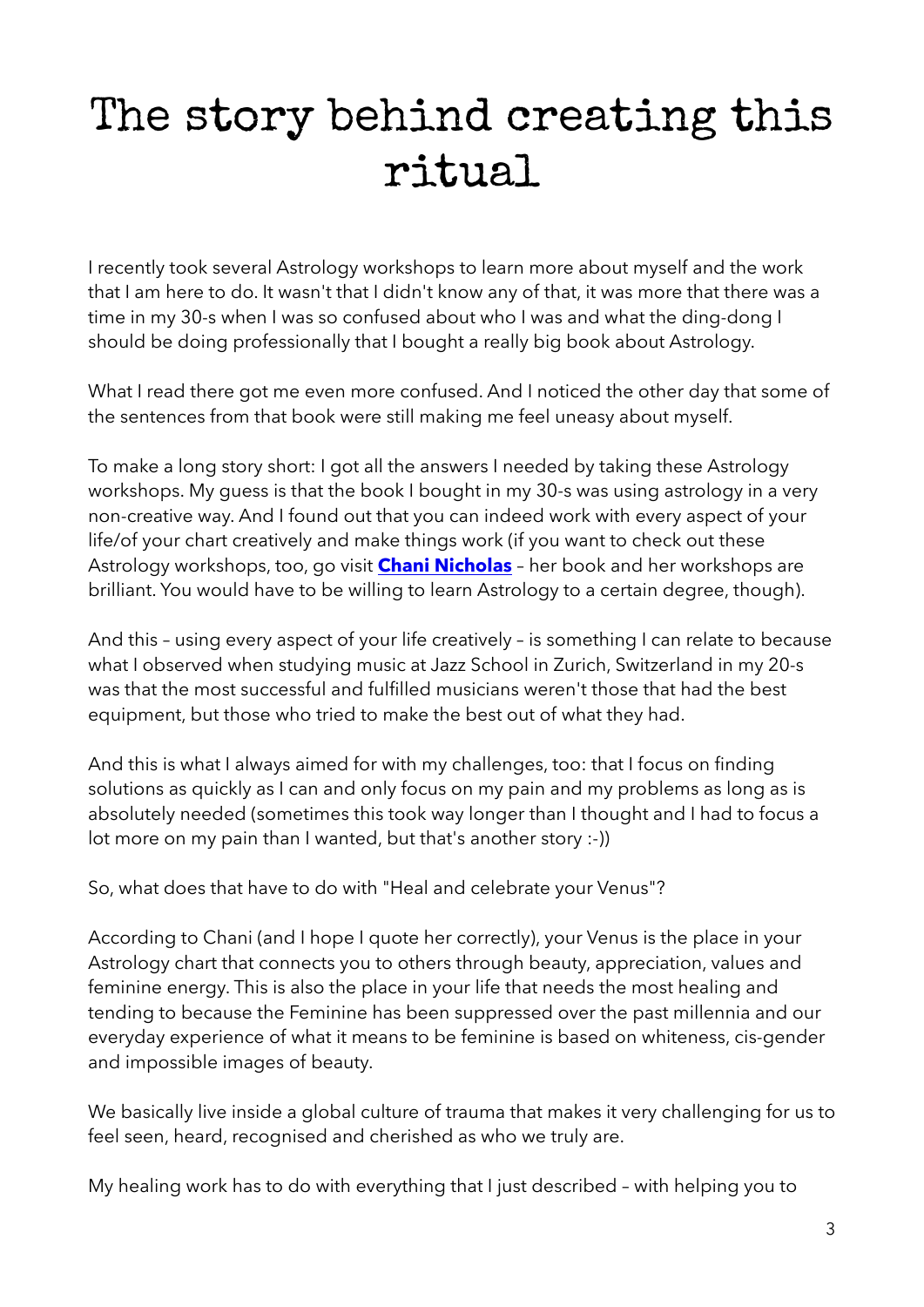heal and celebrate your Venus. To love this planet and its real meaning back into your life. To align with love and truth. And I do so by providing you with the support of the spirit world.

And to keep things as light-hearted as possible – given this challenging task at hand, I want to give you a ritual today that you can do to heal and celebrate your Venus. Ideally weekly.

### The ritual

Get yourself some flowers if you can, preferably some with light colours.

And light up a candle, if you can.

Sit down and listen to as many rounds of the mantra "Shreem Brzee" (see video below) as you like. "Shreem Brzee" is a mantra that calls forth Lakshmi. Lakshmi is a Goddes of Wealth and her qualities are associated with Venus.

After listening to the mantra, I invite you to put your left hand onto your heart, and your right hand onto your left hand. Connect with yourself.

And become aware of all the situations, images and feelings you had in your life that were painful and that you are ready to release. With your imagination release them into the fire represented by the candle. A candle can dissolve karma.

And then, with your imagination invite new situations, images and feelings into your life that you are ready to experience and that are more supportive of who you truly are.

If you are familiar with connecting with Spirit, see if you can communicate your needs, your heart's desires with Lakshmi. Hand everything over to her, ask her for support in a respectful way. She will be sitting to your left.

As a final step, I invite you to say thank you to yourself for all of the healing work you do, say thanks to all of the relationships that you already have in your life that are supporting you – your loved ones, your friends, anyone that you are currently learning from, anyone who is guiding you in this lifetime (including Guides, Angels, Healing Beings).

Saying thank you is a way of appreciating where you are currently standing in your process of healing and transformation. It will help you to move forwards. You are worth every effort.

You do this ritual ideally on a Friday because Friday is Venus day. Any hour on a Friday is good, and Venus Hora would be even more effective (google this, if you have no idea what I am talking about). Venus Hora on other days is very effective, too.